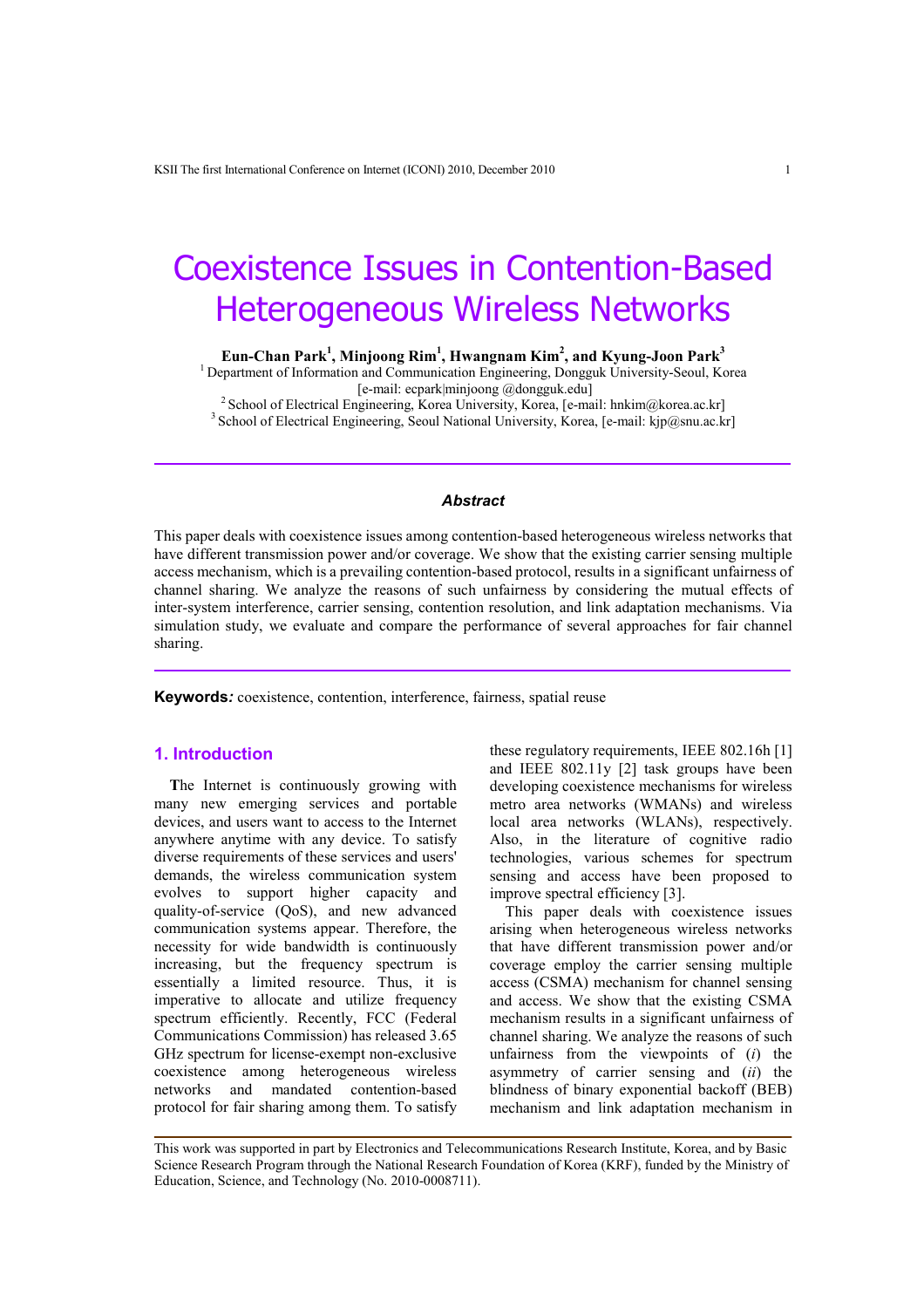response to the interference-driven transmission failure.

There have been several approaches to mitigate interference and to improve spatial reuse in contention-based multi-hop WLANs [4]-[7]. These approaches mainly focus on the effect of carrier sensing threshold (CSTH) on the spatial reuse, and derive its optimal value. Also, they have proposed adaptive control mechanism of CSTH, transmission power, and/or transmission data rate. Although they are effective for homogeneous networks consisting of WLANs, this study confirms that these approach are neither desirable nor feasible, to assure fair and efficient channel sharing among contention-based heterogeneous wireless networks.

The rest of the paper is organized as follows. Section 2 identifies the problem and cause of unfair channel sharing among heterogeneous wireless networks. The simulation study in Section 3 investigates the effect of CSTH and compares the performance of several primitive approaches for fair channel sharing. The conclusion follows in Section 4.

#### **2. Problem Statement**

We consider two different wireless networks, WMAN and WLAN, which coexist and operate in the same frequency band. As illustrated in Fig. 1, the WMANs are deployed as cellular networks with the frequency reuse factor of 1/3 and they have relatively higher transmission power  $(P_{\alpha,l})^{\text{T}}$ and coverage  $(D_{rxl})$ , compared to the WLAN. The WLAN is deployed within the coverage of the central WMAN, WMAN\_0, and the other six WMANs surrounding WMAN\_0, denoted as WMAN\_i, are considered as the 1st-tier interfering systems. As the interference from WMAN\_is is dominant, we neglect the interference from the 2nd-tier or further-away interfering systems. This work considers a general coexistence scenario where both WMAN and WLAN deploy the contention-based MAC protocol without considering any specific frame structure or signaling between them, even though IEEE 802.16h [1] and IEEE 802.11y [2] propose several mechanisms for coexistence of WMAN and WLAN.

l



**Fig. 1**. Coexistence scenario of WMANs and WLAN.

#### **2.1 Asymmetry of carrier sensing**

Consider that WMAN\_0 and WLAN have the physical carrier sensing threshold (CSTH), *Pcs,1* and *Pcs,2*, respectively, and that they have different transmission powers,  $P_{tx,1} > P_{tx,2}$ . Note that there are regulatory restrictions on CSTH and transmission power for non-exclusive coexistence. We consider the energy detection approach is used as physical carrier sensing. Let us define *Dcs* and *Ics*, as carrier sensing range within which the transmitter can detect busy channel due to transmission by homogeneous system and heterogeneous system, respectively. Accordingly, *Dcs* and *Ics* are related to detect the intra-system collision and inter-system interference, respectively. The maximum transmission range with the lowest transmission rate,  $D_{rx}$ , can be determined by the minimum receiver sensitivity *Pmin*. Considering the path-loss propagation model with a path-loss exponent of α, these ranges can be represented as

$$
D_{cs,1} = \left(\frac{G_1 P_{cs,1}}{P_{cs,1}}\right)^{\frac{1}{\alpha}}, I_{cs,1} = \left(\frac{G_2 P_{cs,2}}{P_{cs,1}}\right)^{\frac{1}{\alpha}}, D_{cs,1} = \left(\frac{G_1 P_{cs,1}}{P_{\min,1}}\right)^{\frac{1}{\alpha}}.
$$
\n(1)

where  $G_I$  and  $G_2$  are channel gains for WMAN and WLAN systems, respectively. Similarly,  $D_{cs,2}$ ,  $I_{cs,2}$ , and  $D_{rx,2}$  for WLAN can be represented. If  $P_{tx,l} > P_{tx,2}$ , it can be shown from (1) that

- WMAN  $0: D_{cs,I} > I_{cs,I}$
- $\bullet$  WLAN:  $D_{cs}$ ,  $\lt I_{cs}$ ,

<sup>&</sup>lt;sup>1</sup> For the simplicity of notation, we use subscription "1" and "2" for WMAN and WLAN, respectively.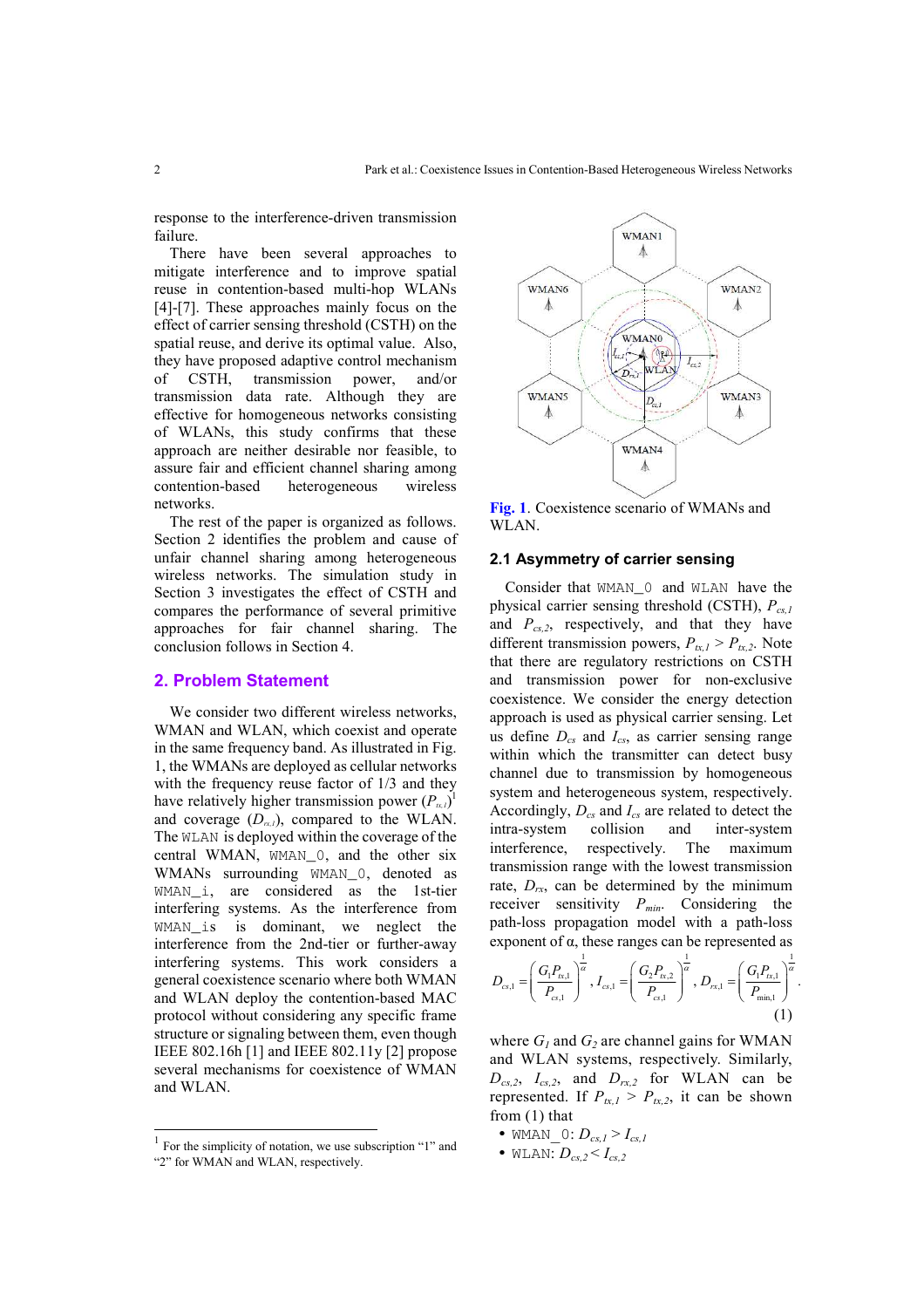

**Fig. 2** Effect of inter-system interference on channel access.

This asymmetry gives favor to WMAN\_0 than WLAN in terms of channel access. Depending on the values of  $P_{tx}$ ,  $P_{cs}$ , and  $P_{min}$ , it may happen that  $(i) I_{cs,l}$  is small enough in that it does not cover the transmission range of WLAN, i.e., the transmitter of WMAN\_0 fails to detect the channel occupation by WLAN, so it tries to access the channel, regardless of whether or not WLAN occupies the channel (WLAN *becomes a hidden terminal to WMAN\_0*), *(ii)*  $I_{cs,2}$  is large enough to cover the whole transmission range of WMAN\_0, i.e., the transmitter of WLAN defers its transmission whenever WMAN\_0 occupies the channel (WMAN\_0 *becomes an exposed terminal to* WLAN). Accordingly, there occurs a severe unfair channel access between WMAN\_0 and WLAN. Accordingly, there occurs a severe unfair channel access between WMAN\_0 and WLAN.

# **2.2 Binary exponential backoff and link adaptation due to interference**

The BEB mechanism is helpful to alleviate intra-system collision by doubling the contention window size on detecting transmission failure. However, it deprives WLAN of channel access opportunity when the transmission failure is due to inter-system interference. As shown in Fig. 2, WMAN cannot detect on-going packet transmission by WLAN and starts transmitting its packet. WMAN can tolerate the interference by WLAN and successfully receives the packet since the interference signal strength of WLAN is relatively small. However, the high interference signal of WMAN may corrupt WLAN's packet transmission, resulting in a transmission failure. Then, WLAN will retransmit the packet with a possibly increased backoff time according to the BEB mechanism. Therefore, the BEB mechanism, which cannot distinguish collision-driven failure from interference-driven failure, reduces the

channel access opportunity of WLAN and deteriorates fair channel sharing.

Similar to the BEB mechanism, the link adaptation mechanism also worsens the problem. The automatic rate fallback (ARF), the most common link adaptation algorithm, adjusts the transmission rate by estimating the channel condition based on the consecutive numbers of transmission successes and failures. If packet transmission fails consecutively (regardless of the cause of failure, i.e., intra-system collision, inter-system interference, temporary degrade of channel quality), ARF decreases the transmission rate to the next lower one among the available sets to make the transmission more robust to the channel error. Then, the receiver can decode the packet correctly with the higher probability in the presence of noise and interference. In a sense, the link adaptation mechanism is beneficial to interference mitigation; however, it has an adverse effect in the case where WMAN and WLAN coexist with different transmission power. It is important to note that the transmission time required for transmitting a constant-size packet is inversely proportional to the transmission rate. The reduced transmission rate of WLAN increases its transmission time and the probability that WLAN packet transmission is interfered by WMAN increases accordingly (see Fig. 2). In this case, the reduced transmission rate of WLAN makes its transmission more vulnerable to interference by WMAN.

# **3. Performance Evaluation and Analysis**

#### **3.1 Simulation setup**

We perform simulation study to evaluate how serious the problem of unfair channel sharing is. We consider the network configuration shown in Fig. 1. The parameters and their values used in the simulations are listed in Table 1. They are determined considering regulatory restrictions and realistic deployment. The wireless channel is modeled considering path-loss ( $\alpha$ =3.7 for urban environment), Rayleigh multi-path fading, and shadowing (log-normal distribution with zero mean and standard deviation of 8 dB). The thermal noise power is set to -100 dBm. The IEEE 802.11a MAC/PHY parameters are used in the simulations.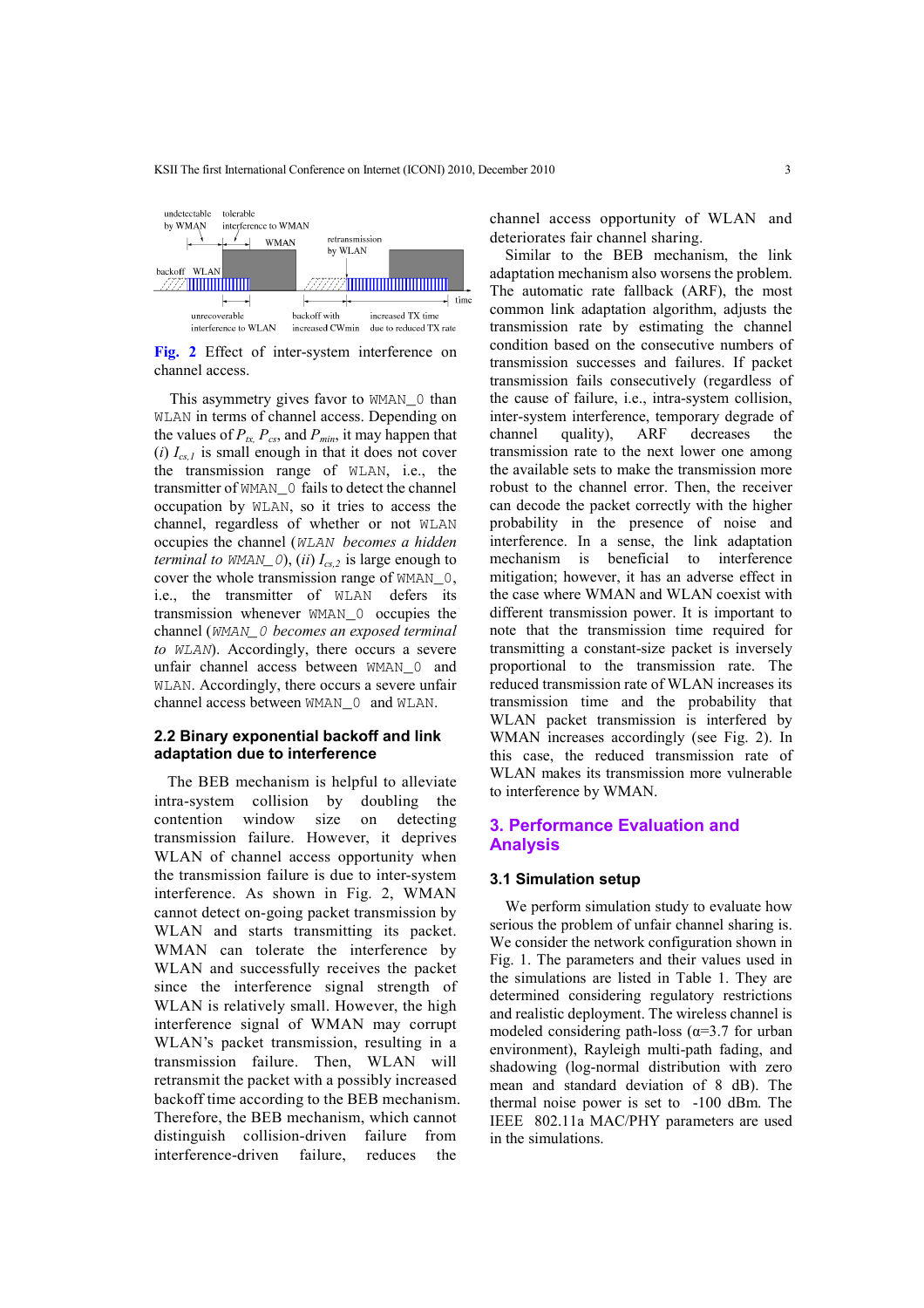| Parameter                                                             | Value     |                  |
|-----------------------------------------------------------------------|-----------|------------------|
|                                                                       | WMAN      | WLAN             |
| transmission power, $P_{tx}$                                          | 1000 mW   | 50 mW            |
| minimum receiver sensitivity, $P_{min}$                               | $-80$ dBm | $-80$ dBm        |
| cell radius, $D_{rx}$                                                 | 750 m     | 100 <sub>m</sub> |
| number of users per cell                                              | 10        | 10               |
| path-loss exponent, $\alpha$                                          | 37        |                  |
| distance between the centers of<br>WMAN 0 and WLAN, $D_{int-sys}$ (m) | 300 m     |                  |
| slot size $(\mu s)$                                                   | 9         |                  |
| minimum contention window (slot)                                      | 15        |                  |
| packet size (byte)                                                    | 1000      |                  |

**Table 1**. Parameters used in the simulation.

**Table 2**. Minimum threshold value of SINR for each data rate.

| Data rate (Mbps) | $SINR$ $(dB)$ | Data rate (Mbps) | $SINR$ $(dB)$ |
|------------------|---------------|------------------|---------------|
|                  | 24.56         |                  | '4.05         |
|                  | 18.80         | 74               | 7.04          |
|                  | 10.79         |                  | 9.03          |
|                  |               |                  |               |

The SINR-based closed-loop rate control is implemented in the simulation and the corresponding minimum value of SINR for each data rate is given in Table 2. The packet error is modeled according to [8]. Ten users are randomly distributed per cell. For each user, a 1000-byte packet is randomly generated such that its inter-arrival time follows a Poisson distribution with the mean value of 5ms. This packet generation rate is high enough to saturate the network capacity. Users send/receive packets to/from the base station of WMAN and access point of WLAN.

#### **3.2 Effect of carrier sensing threshold**

We compare the performance for the following four cases that have different values of CSTH;

• CASE1:  $(P_{cs,l}, P_{cs,i}, P_{cs,2}) = (-90, -90, -90)$  dBm,

• CASE2: (*Pcs,1*, *Pcs,i*, *Pcs,2*)= (-100, -90, -90) dBm,

• CASE3: (*Pcs,1*, *Pcs,i*, *Pcs,2*)= (-100, -100, -90) dBm, • CASE4: (*Pcs,1*, *Pcs,i*, *Pcs,2*)= (-100, -100, -100) dBm. Here,  $P_{cs,i}$  is the CSTH of WMAN<sub>\_i</sub>.

Figure 3 shows per-system throughput and total network capacity for these four cases. Here, the throughput of WMAN\_is is represented as their average value while the total network capacity is calculated as the sum of throughputs of WMAN\_0, WLAN, and six WMAN\_is.

The CASE1 is set as a baseline scenario to evaluate the degree of unfairness. In this case,  $D_{cs,1}$  (=*I*<sub>cs,2</sub>) and  $D_{cs,2}$  (=*I*<sub>cs,1</sub>) are approximately 1400 m and 186 m, respectively, and there occurs the severe unfairness problem due to the reasons addressed in Section 2. The throughput of



**Fig. 3**. Per-system throughput and aggregate network capacity for four cases with different carrier sensing threshold.

WMAN<sub>\_0</sub> is higher than that of WLAN by about 5 times. As a naive solution to this problem, we consider the CASE2 where  $P_{cs,l}$  is decreased to detect the channel occupation by WLAN, i.e.,  $P_{cs,1}$  (= -100 dBm) < ( $G_2P_{tx,2}/D_{int-sys}$ )<sup>1/α</sup>, where *Dint−sys* is the distance between the centers of WMAN<sub>-0</sub> and WLAN. Note that  $P_{cs}$  cannot be decreased to an arbitrary small value because of hardware limitation and detection accuracy. In the CASE2, *Ics,1* (=347m) > *Dint−sys* (=300m) and the transmitter of WMAN\_0 can detect busy channel due to WLAN transmission with a reasonable non-zero probability<sup>2</sup>. Here,  $P_{cs,i}$  and *Pcs,2* are not changed from -90 dBm. Fig. 3 shows that this naive approach cannot improve fairness of channel sharing at all; the throughput of WMAN\_0 becomes almost zero while that of WLAN is increased to about 11 Mb/s. The reason is as follows; the decrease of  $P_{cs,l}$  increases  $D_{cs,l}$  $(=2600m)$  as well as  $I_{cs,1}$ , then WMAN\_0 is likely to defer transmission when WMAN\_is are transmitting packets.

To remedy this, we consider the CASE3 where  $P_{cs,1} = P_{cs,i} = -100$  dBm for all WMANs but  $P_{cs,2}$ for WLAN remains unchanged from -90 dBm. This setting still gives the favor to WLAN; the throughput of WLAN is higher than that of WMAN 0 by about 5 times. The unfair channel sharing between WMAN 0 and WLAN appears in the reverse aspect, compared to the CASE1. Meanwhile, the decrease of *Pcs,i* makes another problem; the total network capacity is reduced by about 25% compared to the CASE1 and CASE2,

 $\overline{a}$ 

<sup>2</sup> Even in this case, the transmitters of WMAN\_0 cannot completely detect WLAN's packet transmission. The detection probability strictly depends on the locations of WMAN\_0 and WLAN transmitters.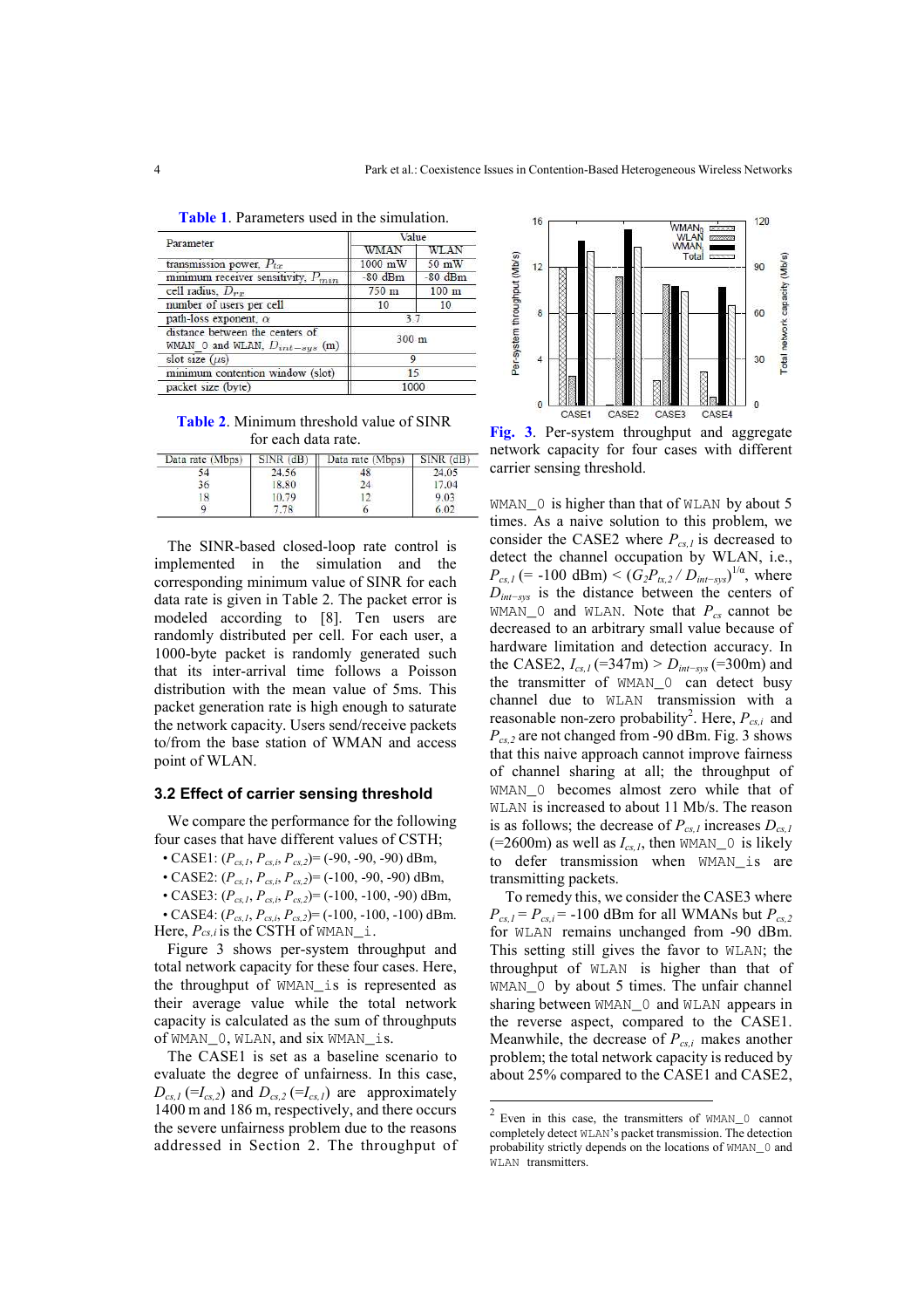because the spatial reuse cannot be fully employed. Lastly in the CASE4, *Pcs* for all the systems are set to -100 dBm. As shown in Fig. 3, the total capacity is further decreased (more than 35% reduction compared to the CASE1 and CASE2), the throughput of WLAN is less than that of WMAN\_0 by more than 4 times, and the cell where both WMAN\_0 and WLAN coexist has the lower capacity by about 4 times compared to the CASE1. None of these four cases achieves the fair channel sharing and spatial reuse, and the performance is quite sensitive to the value of CSTH.

# **3.3 Feasibility of carrier sensing threshold control**

In order to achieve fair and efficient channel sharing, the value of *Pcs,1* should satisfy two requirements of *mutual detection* and *spatial reuse*; (*i*) it should be small enough for WMAN\_0 to detect transmission of WLAN, at the same time, (*ii*) it should be large so that WMAN\_0 does not defer its channel access during the transmission of WMAN i. Let us define  $d_{tx1-tx2}$  and  $d_{tx1-tx1}$  as the distance between transmitters of WMAN\_0 and WLAN and the distance between transmitters of WMAN\_0 and WMAN\_i, respectively, and define  $K_l$  and  $K_2$  as the relative distances of  $d_{tx1-tx2}$  and  $d_{tx1-tx1}$  normalized by  $D_{rx,1}$ , i.e.,

$$
K_1 = \frac{d_{\kappa 1 - \kappa 2}}{D_{\kappa 1}}, \quad K_2 = \frac{d_{\kappa 1 - \kappa i}}{D_{\kappa 1}}.
$$
 (2)

Note that  $0 \leq K_l \leq 2$  under the condition of overlapping deployment of WMAN\_0 and WLAN and  $1 \leq K_2 \leq 5$  considering the deployment of WMANs with the frequency reuse factor of 1/3. These requirements can be represented in terms of  $I_{cs,l}$  and  $D_{cs,l}$  using (2) as

$$
I_{cs,1} > K_1 D_{rx,1}
$$
  
\n
$$
D_{cs,1} < K_2 D_{rx,1}.
$$
\n(3)

Assuming  $P_{min,l} = P_{min,2}$ , we can derive the upper and lower bounds on  $P_{cs,l}$  from (1) and (3);

$$
P_{cs,1}(\text{dBm}) < P_{\text{min},1}(\text{dBm}) - 10\alpha \log_{10}(K_1/\gamma_{\text{asym}}), \tag{4}
$$

 $P_{\text{cs,1}}(\text{dBm}) > P_{\text{min,1}}(\text{dBm}) - 10\alpha \log_{10}(K_2)$ 

where  $\gamma_{asym} = D_{rx} / D_{rx}$ . It is worthwhile to note that  $P_{cs,l}$  satisfying (4) does not always exist but it only exists if the following condition on  $K_1, K_2$ , and *γasym* is satisfied;

$$
\frac{K_1}{K_2} < \gamma_{asym} = \frac{D_{rx,2}}{D_{rx,1}}\tag{5}
$$

This analysis means that the proper range of CSTH depends on the channel model, node placement, and cell deployment; and thus, it is not always possible to find the proper range of CSTH achieving both mutual detection and spatial reuse.

# **3.4 Performance Comparison for Several Approaches**

Instead of controlling CSTH, we consider the following primitive approaches to improve fair channel sharing;

- BASE: This is the baseline scheme without any coexistence mechanisms (CASE1 in Section 3.2).
- VCS: The virtual carrier sensing mechanism based on ready-to-send/clear-to-send (RTS/ CTS) messages is implemented for both WMAN\_0 and WLAN to supplement the physical carrier sensing so that WMAN\_0 can detect WLAN's packet transmission with the increased probability.
- TR2-: This approach disables the link adaptation mechanism of WLAN and uses the most robust transmission rate (6Mb/s) for WLAN to overcome the interference from WMAN<sub>0</sub>.
- CW1+: The minimum values of contention window of WMAN\_0 and WLAN are set to 1024 and 16, respectively, to give more channel access opportunity to WLAN.

We investigate the performance of these schemes for various values of the distance between the centers of WMAN\_0 and WLAN (*Dint−sys*), which determines the degree of overlapping deployment of WMAN and WLAN and is one of the most important factors affecting performance.

Figure 4(a) shows *fairness ratio* (*γ*fair), defined as the ratio of the throughput achieved by WMAN\_0 to that achieved by WLAN, with respect to *Dint−sys*. Except for the case of *Dint−sys* = 0, there is no significant difference among the values of *γ*fair for BASE, VCS, and TR2-, and they range between 3.7 and 4.8. These results imply that VCS and TR2- are not effective to improve fairness. On the other hand, CW1+ outperforms the other approaches in terms of fairness; *γ*fair ranges between 0.34 and 1.46 for the entire range of *Dint−sys*.